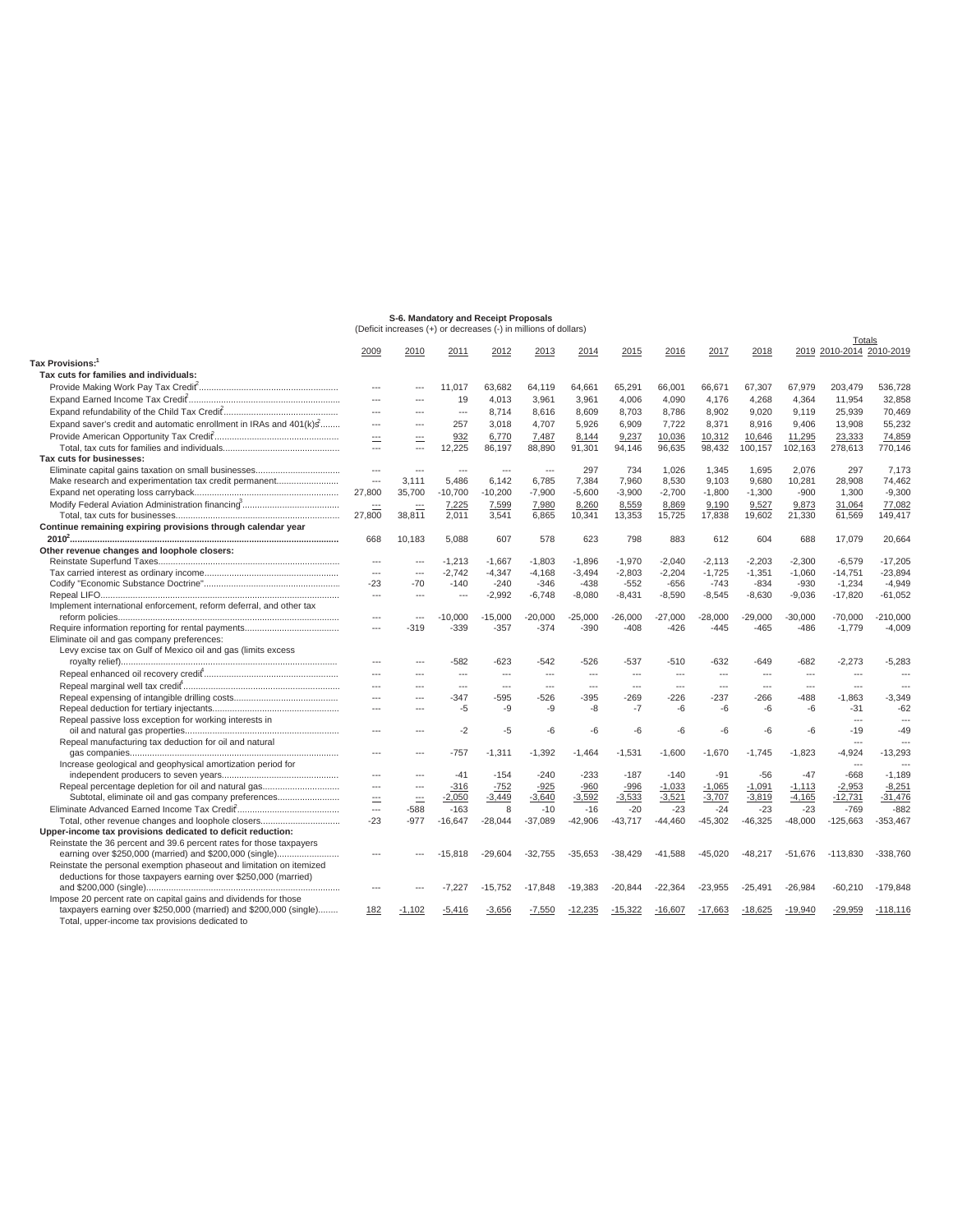|                                                                                                                                                                                      |                             |                           |                                                             | Deficit increases (+) or decreases (-) in millions of dollars)<br>S-6. Mandatory and Receipt Proposals |                                        |                        |                                                         |                        |                        |                        |                          |                                           |                                      |
|--------------------------------------------------------------------------------------------------------------------------------------------------------------------------------------|-----------------------------|---------------------------|-------------------------------------------------------------|--------------------------------------------------------------------------------------------------------|----------------------------------------|------------------------|---------------------------------------------------------|------------------------|------------------------|------------------------|--------------------------|-------------------------------------------|--------------------------------------|
|                                                                                                                                                                                      | 2009                        | $\frac{2010}{1,102}$      | 2011<br>-28,461                                             | 2012<br>49,012                                                                                         | 2013<br>-58, 153                       | 2014<br>-67,271        | 2015<br>-74,595                                         | 2016<br>80,559         | 2017<br>-86,638        | 2018<br>92,333         | 2019<br>-98,600          | Totals<br>2010-2014<br>$-203,999$         | 2010-2019<br>$-636,724$              |
|                                                                                                                                                                                      | 28,627                      | 46,915                    | $-25,784$                                                   | 13,289                                                                                                 | 1,091                                  | $-7,912$               | $-10,015$                                               | $-11,776$              | $-15,058$              | $-18,295$              | $-22,419$                | 27,599                                    | $-49,964$                            |
| Dedicated to climate policy (clean energy technologies)<br><b>Climate Revenues:</b>                                                                                                  | $\mathbf{1}$                | ΗI                        | ΗH                                                          | $-15,000$<br>$-63,682$                                                                                 | $-15,000$<br>$-64, 119$                | $-15,000$<br>$-64,661$ | $-15,000$<br>$-65,291$                                  | $-15,000$<br>$-66,001$ | $-15,000$<br>$-66,671$ | $-15,000$<br>$-67,307$ | $-15,000$<br>$-67,979$   | $-45,000$<br>$-192,462$                   | 120,000<br>$-525,711$                |
|                                                                                                                                                                                      | ł                           |                           |                                                             | $-78,682$                                                                                              | $-79,119$                              | $-79,661$              | 80,291                                                  | $-81,001$              | -81,671                | $-82,307$              | -82,979                  | $-237,462$                                | $-645,711$                           |
| ng gains and increase<br>Reduce Crop Insurance premiums/underwritin<br>Reduce direct payments to farms with sales<br>Mandatory Initiatives and Savings: <sup>6</sup><br>Agriculture: | ÷                           | థి                        | -480                                                        | $-625$                                                                                                 | $-1,225$                               | $-1,225$               | $-1,225$                                                | $-1,225$               | $-1,225$               | $-1,225$               | $-1,225$                 | $-3,640$                                  | $-9,765$                             |
|                                                                                                                                                                                      |                             |                           | $-429$                                                      |                                                                                                        | -595                                   | -599                   | $-610$                                                  | $-620$                 | $-627$                 | $-634$                 | $-642$                   | $-2,050$                                  |                                      |
| Eliminate Cotton Storage payments                                                                                                                                                    | $\mathbf{1}$<br>÷           |                           | $7480$<br>$1.900$                                           |                                                                                                        |                                        | -57                    |                                                         |                        | -58                    |                        |                          | $-108$                                    |                                      |
|                                                                                                                                                                                      | ÷                           |                           |                                                             |                                                                                                        | $-56$<br>1,000                         | 1,000                  | 1,000<br>75-                                            |                        | 1,000                  | $-59$<br>1,000         |                          | $-279$<br>4,850                           |                                      |
|                                                                                                                                                                                      | $\cdots$                    | । ଞ୍ଚି ଧ୍ନ ଟ୍ଡି ଏକ୍ଟ      | $-34$                                                       | ဍ = န <u>ခွ</u> ချန္မ                                                                                  | $\frac{40}{925}$                       | $\frac{40}{928}$       | $\frac{40}{937}$                                        | 유 <u>၀</u><br>호텔       | $-40$                  | $\frac{40}{96}$        |                          | $\frac{-158}{-1,385}$                     | 5186<br>506688167<br>50689167        |
| Implement concurrent receipt policy:<br>Defense:                                                                                                                                     |                             |                           |                                                             |                                                                                                        |                                        |                        |                                                         |                        |                        |                        |                          |                                           |                                      |
| Accrual payments to the Military Retirement Fund (non-PAYGO)                                                                                                                         | ! !                         |                           | $\frac{378}{376}$                                           |                                                                                                        | 521<br>402                             | 574<br>415             |                                                         | 844<br>94              |                        |                        |                          |                                           |                                      |
|                                                                                                                                                                                      | - 11 F                      | <u>ទ្ធ ឌី ម៉ូ</u>         | $-376$<br>318                                               | $4889$<br>$489$<br>$49$<br>$49$                                                                        | $-402$                                 | $-415$<br>574          | 63496                                                   | $-444$                 | 629923                 | 0 475<br>155<br>175    | 254512<br>25452          | $2,943$<br>$1,943$<br>$-1,943$<br>$2,026$ | 5,4241<br>4,241<br>5,405<br>5,405    |
| Make Pell Grant funding mandatory and increase and index maximum<br>Education:                                                                                                       |                             |                           |                                                             |                                                                                                        |                                        |                        |                                                         |                        |                        |                        |                          |                                           |                                      |
| Eliminate entitlements for financial intermediaries under the Family Federal                                                                                                         | ÷                           |                           | 6,625                                                       | 9,728                                                                                                  | 11,298                                 | 14,150                 | 12,445                                                  | 13,649                 | 14,881                 | 16,197                 | 17,804                   | 41,808                                    | 116,784                              |
|                                                                                                                                                                                      |                             | $-4,123$                  | $-6,577$                                                    | 5,655                                                                                                  | -4,186                                 | $-3,717$               | 4,033                                                   | -4,392<br>-677         | $-4,640$               | $-4,958$               | $-5,262$                 | $-24,258$                                 | 47,543                               |
| Modernize and expand the Federal Perkins loan program                                                                                                                                | ÷                           | $-868$                    | -570                                                        | -467                                                                                                   | $-564$                                 | -692                   | -686                                                    |                        | $-674$                 | $-659$                 | $-633$                   | $-3,161$                                  | $-6,490$                             |
|                                                                                                                                                                                      | -11-1                       | $-4,884$                  | 500                                                         | 500<br>4,106                                                                                           | 7,048                                  | 500<br>10,241          | $\frac{400}{8,126}$                                     | $rac{1}{8.580}$        | $rac{1}{9.567}$        | $\frac{10,580}{2}$     | $\frac{1}{1,909}$        | 2,100<br>16,489                           | 2,500<br>65,251                      |
| Repeal ultra-deepwater oil and gas research and development program<br>Health and Human Services (HHS):<br>Energy:                                                                   | ÷                           | $-20$                     | $\frac{40}{5}$                                              | -50                                                                                                    | Ş.                                     | -50                    | -30                                                     | $\frac{0}{1}$          | ł                      | ł                      | ł                        | $-210$                                    | $-250$                               |
| Create nurse home visitation program                                                                                                                                                 | ÷                           | ≅                         |                                                             |                                                                                                        |                                        |                        |                                                         |                        |                        |                        |                          |                                           | 8,565                                |
| Extend TANF supplemental grants                                                                                                                                                      | ÷,                          |                           | 213<br>319                                                  | 362<br>319                                                                                             | 528<br>319                             | $\frac{6}{319}$        | 904<br>319                                              | $1,112$<br>319         | 1,332<br>319           | 564<br>319             | 1,753<br>319             |                                           | 2,871                                |
|                                                                                                                                                                                      | -11-1                       | 329                       | 414<br>946                                                  | $\frac{437}{118}$                                                                                      | 450                                    | $\frac{450}{479}$      | 450                                                     | 450                    | $\frac{450}{2,101}$    | $\frac{450}{333}$      | 450                      | 1,376<br>1,276<br>2,080<br>5,256          | 4,330<br>5,766                       |
| Housing and Urban Development                                                                                                                                                        |                             | ର                         |                                                             | 250                                                                                                    | 250                                    | 240                    | 100                                                     |                        |                        |                        |                          |                                           |                                      |
|                                                                                                                                                                                      | <b>125</b><br>225           | 1,375                     | $rac{98}{36}$                                               | $\frac{1}{250}$                                                                                        | $\frac{1}{250}$                        | $\frac{1}{240}$        | $\frac{100}{100}$                                       | 1 H I                  | 1 II I                 | 1 II I                 | 1 II I                   | 900<br>2.275<br>3,175                     | $1,000$<br>$2,275$<br>$3,275$        |
| Increase return from minerals on Federal lands:<br>Interior:                                                                                                                         |                             |                           |                                                             |                                                                                                        |                                        |                        |                                                         |                        |                        |                        |                          |                                           |                                      |
| Repeal Energy Policy Act fee prohibition and mandatory permit funds<br>Abandoned Mine Lands (AML) Payments to Certified States.<br>Fee on nonproducing leases ("use or lose"         | Ħ<br>$\left  \cdot \right $ | $-142$<br>$-43$<br>$-122$ | $\frac{5}{10}$ $\frac{5}{10}$ $\frac{3}{10}$ $\frac{6}{10}$ | $70890$<br>$-20890$                                                                                    | $107$<br>$-29$<br>$-9$<br>$-9$<br>$-9$ | $-206$<br>325          | $\frac{2}{1}$ $\frac{8}{9}$ $\frac{1}{9}$ $\frac{4}{4}$ | ှ +<br>$-90$           | ှာ +<br>$-94$          | $-158$<br>ှာ +         | ၈ှ +<br>$-121$<br>$-161$ | 52878                                     | $-1,156$<br>$-1,520$<br>$-239$<br>45 |
| Reserve funds for insular affairs assistance                                                                                                                                         |                             |                           |                                                             |                                                                                                        |                                        |                        |                                                         |                        |                        |                        |                          |                                           |                                      |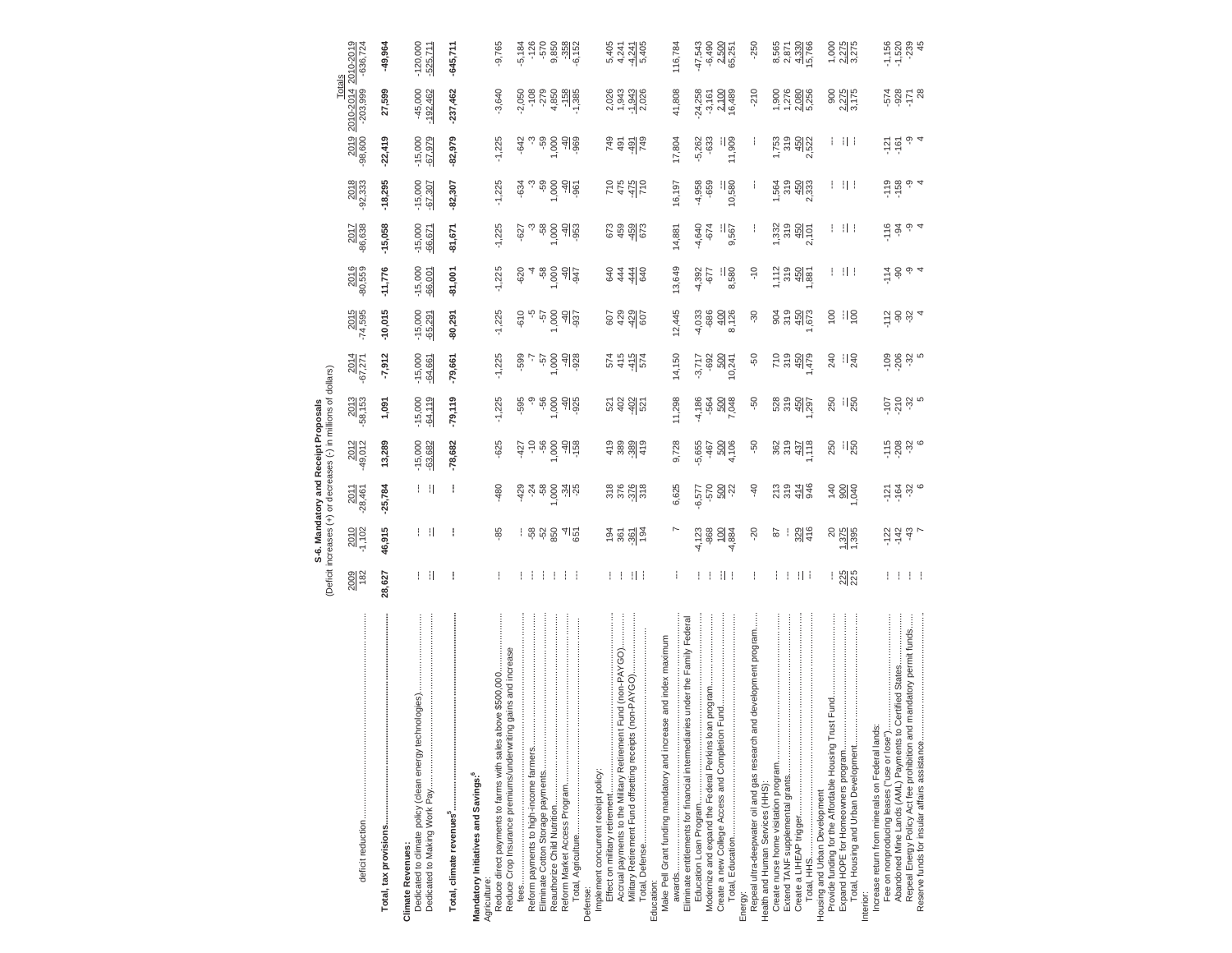| 2017<br>-238<br>$\frac{2016}{332}$<br>$\frac{2015}{253}$<br>$\frac{201}{300}$<br>$\frac{203}{36}$<br>2012<br>-23<br>-372<br><u>Suge</u><br>116<br>2013<br>2009<br>9H | 829<br>1708<br>1708<br>88 888<br>$\frac{3}{8} \frac{3}{8} \frac{3}{8} \frac{5}{8}$<br>50 34 756<br>472<br>600<br>384<br>$2,500$<br>$-572$<br>$-525$<br>$-\frac{519}{8,297}$<br>8,700<br>$\mathbf{  }$<br>Ħ<br>Ħ<br>H 1 | ł<br>ŧ<br>ŧ<br>ŧ<br>ł.<br>250,000                                                                                                              | 86<br>99<br>$-92$<br>$-84$<br>920<br>-49<br>÷        | $-34$<br>229<br>$-33$<br>န ့ မွ များ<br>$-31$<br>$-35$<br>8 g 8 g 8<br><b>두 을 웨</b> 음<br><b>23 38</b><br>2942<br>$\frac{1}{250,000}$ | යි<br>54<br>2<br>54<br>යි<br>5<br>$\overline{49}$<br>47                        | $-198$<br>$\frac{-189}{135}$<br>$\frac{80}{126}$<br>지구<br>$\frac{163}{110}$<br>$rac{155}{104}$<br>$rac{96}{148}$<br>$-141$<br>H I | $-200$<br>-200<br>$-200$<br>$-200$<br>$-200$<br>i 85<br>$-75$<br><u>   일</u> 은<br>1 H I | $-1,056$<br>$\frac{1}{200}$<br>$\frac{1}{200}$<br>$-1,007$<br>-959<br>$\frac{1}{200}$<br>$-913$<br>$\frac{1}{200}$<br>$-870$<br>$\frac{1}{200}$<br>$-830$<br>814<br>$-752$<br>÷ | -472<br>$-512$<br>-480<br>$-362$<br>$-166$<br>i<br>i<br>ł.                                     | $-3,282$<br>$-4,373$<br>$-6,553$<br>$-10,981$<br>$-8,054$<br>$-5.587$<br>$-3,536$<br>$-1,072$<br>H | 7,854<br>5,433<br>2,190<br>$-1,661$<br>$-1,215$<br>1,356<br>5,690<br>$-4,547$<br>250,225 | $\frac{3}{2}$ $\frac{2}{3}$ $\frac{1}{2}$<br>355<br>호 상 4<br>584<br>584<br>304<br>$rac{1}{2}$ $rac{1}{2}$ $rac{1}{4}$<br>$\frac{5}{9}$ $\frac{2}{9}$ $\frac{4}{9}$<br>$\left  \cdot \right $ | $-115$<br>$-115$<br>$-116$<br>$-129$<br>$-195$<br>$-107$<br>$-128$<br>$-128$<br>ŧ                                            | $-49$<br>$-49$<br>47<br>-47<br>$-45$<br>-55<br>-56<br>-52<br>ł                            | -550<br>-550<br>-550<br>-550<br>-550<br>$-425$<br>300<br>$-200$<br>-50 |                                                                                                             |
|----------------------------------------------------------------------------------------------------------------------------------------------------------------------|------------------------------------------------------------------------------------------------------------------------------------------------------------------------------------------------------------------------|------------------------------------------------------------------------------------------------------------------------------------------------|------------------------------------------------------|--------------------------------------------------------------------------------------------------------------------------------------|--------------------------------------------------------------------------------|-----------------------------------------------------------------------------------------------------------------------------------|-----------------------------------------------------------------------------------------|---------------------------------------------------------------------------------------------------------------------------------------------------------------------------------|------------------------------------------------------------------------------------------------|----------------------------------------------------------------------------------------------------|------------------------------------------------------------------------------------------|----------------------------------------------------------------------------------------------------------------------------------------------------------------------------------------------|------------------------------------------------------------------------------------------------------------------------------|-------------------------------------------------------------------------------------------|------------------------------------------------------------------------|-------------------------------------------------------------------------------------------------------------|
| Reform Trade Adjustment Assistance                                                                                                                                   | benefits trigger<br>legislation<br>Implement Unemployment Insurance integrity<br>Change Extended Unemployment Insurance                                                                                                | Create placeholder for potential additional financial stabilization effort<br>inquent tax deb<br>Levy payments to federal contractors with del | Revise Terrorism Risk Insurance program <sup>7</sup> | Make technical correction to JOBS Act (receipt effect)                                                                               | Effect on Veterans disability payments<br>Implement concurrent receipt policy: | ions for disability<br><u>ଚ</u><br>Use discretionary funds for contract examinat<br>compensation eligibility (not subject to PA)  | Provide permanent auction authority<br>Federal Communications Commission (FCC):         | Postal Service:<br>Realign USPS employee/employer benefit contributions                                                                                                         | Program integrity: require states and localities to provide<br>Social Security Administration: | Implement program integrity allocation adjustments                                                 | Total, mandatory initiatives and savings                                                 | Grain Inspection, Packers, and Stockyards Administration (GIPSA) fees                                                                                                                        | Food Safety and Inspection Service (FSIS) performance fee.<br>lock usage fee<br>Replace the inland waterways fuel tax with a | Pesticide and pre-manufacture notification (PMN) fees<br>Environmental Protection Agency: |                                                                        | HHS (Centers for Medicare and Medicaid Services). <sup>8</sup><br>Survey and certification revisit user fee |

S-6. Mandatory and Receipt Proposals<br>(Deficit increases (+) or decreases (-) in millions of dollars) (Deficit increases (+) or decreases (-) in millions of dollars) **S-6. Mandatory and Receipt Proposals**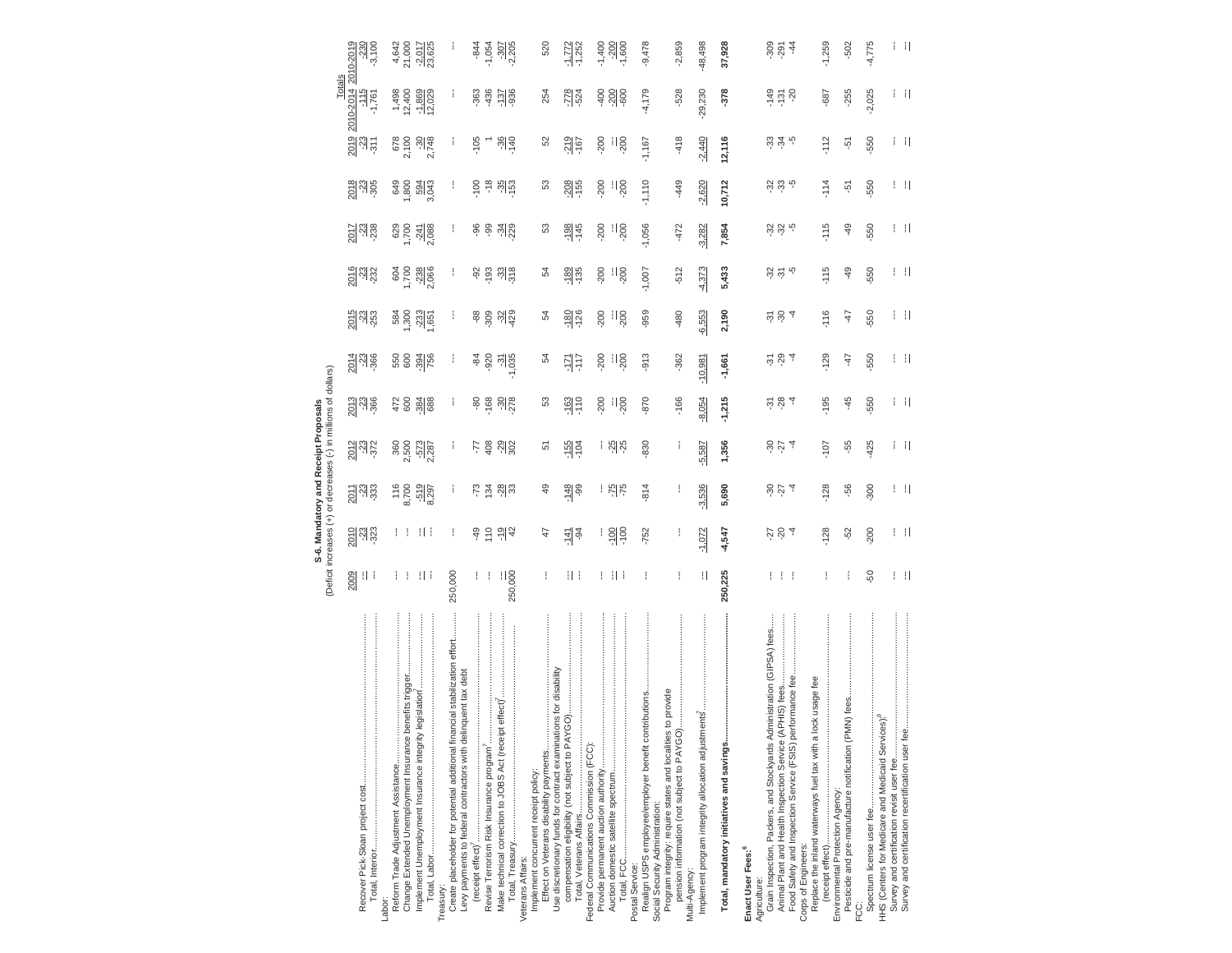| $-7,180$                                                 | $-664,927$                                                  |                                   |                                                                                                     | $-8,430$             | $-12,090$ |                                                                 |                                                                 |                                                             |                                   | $-20,520$                                  | $-176,600$                                                                             |                                                                    | $-17,840$                                          |                                                            |   | $-260$                                                                                                                    |                                                             | $-2,040$ |                                                                       |                                                                    |                                                                | $-19,555$                                                                                                                      | $-9,240$                                        | $-190$                                                         |                                                                  | $-620$        | $-37,070$                             | $-23,940$<br>$-287,355$                            |                                    |                                                                      |                                                                      | $-8,130$                          | $-316,005$                                             | $-317,754$ | -633,759   | <b>TBD</b> | <b>TBD</b>                  |   |
|----------------------------------------------------------|-------------------------------------------------------------|-----------------------------------|-----------------------------------------------------------------------------------------------------|----------------------|-----------|-----------------------------------------------------------------|-----------------------------------------------------------------|-------------------------------------------------------------|-----------------------------------|--------------------------------------------|----------------------------------------------------------------------------------------|--------------------------------------------------------------------|----------------------------------------------------|------------------------------------------------------------|---|---------------------------------------------------------------------------------------------------------------------------|-------------------------------------------------------------|----------|-----------------------------------------------------------------------|--------------------------------------------------------------------|----------------------------------------------------------------|--------------------------------------------------------------------------------------------------------------------------------|-------------------------------------------------|----------------------------------------------------------------|------------------------------------------------------------------|---------------|---------------------------------------|----------------------------------------------------|------------------------------------|----------------------------------------------------------------------|----------------------------------------------------------------------|-----------------------------------|--------------------------------------------------------|------------|------------|------------|-----------------------------|---|
| 2019 2010-2014 2010-2019<br>-785 -3,267 -7,180<br>Totals | $-213,508$                                                  |                                   |                                                                                                     | $-2,450$             | $-2,970$  |                                                                 |                                                                 |                                                             |                                   | $-5,420$                                   | $-46,830$                                                                              |                                                                    | $-950$                                             |                                                            |   | $-70$                                                                                                                     |                                                             | $-720$   |                                                                       |                                                                    |                                                                | $-8,165$                                                                                                                       | $\frac{1}{2}$                                   | $-10$                                                          |                                                                  | $-175$        | $-13,160$                             | $-\frac{5.810}{75.880}$                            |                                    |                                                                      |                                                                      | $-2,440$                          | $-83,740$                                              | $-110,831$ | $-194,571$ | ГBD        | <b>TBD</b>                  | j |
|                                                          | $-94,067$                                                   |                                   |                                                                                                     | $-1,370$             | $-2,090$  |                                                                 |                                                                 |                                                             |                                   | $-3,460$                                   | $-30,270$                                                                              |                                                                    | $-4,360$                                           |                                                            |   | -50                                                                                                                       |                                                             | $-310$   |                                                                       |                                                                    |                                                                | $-2,540$                                                                                                                       | $-2,770$                                        | -55                                                            |                                                                  | $-100$        | $-5,480$                              | $-45,935$                                          |                                    |                                                                      |                                                                      | $-1,440$                          | 50,835                                                 | $-45,564$  | $-96,399$  | Γ          | 剾                           |   |
| $\frac{2018}{785}$                                       | $-90,675$                                                   |                                   |                                                                                                     | $-1,280$<br>$-1,960$ |           |                                                                 |                                                                 |                                                             |                                   | $-3,240$                                   | $-25,870$                                                                              |                                                                    | $-4,080$                                           |                                                            |   | $\frac{40}{5}$                                                                                                            |                                                             | $-280$   |                                                                       |                                                                    |                                                                | $-2,420$                                                                                                                       | $-2,330$                                        | $-45$                                                          |                                                                  | $-95$         | $-5,120$                              | $-30,310$                                          |                                    |                                                                      |                                                                      | $-1,270$                          | -44,820                                                | $-43,402$  | $-88,222$  | ГBD        | 凹                           | j |
| $\frac{2017}{783}$                                       | -89,658                                                     |                                   |                                                                                                     | $-1,200$             | $-1,830$  |                                                                 |                                                                 |                                                             |                                   | $-3,030$                                   | $-26,140$                                                                              |                                                                    | $-3,750$                                           |                                                            |   | $-40$                                                                                                                     |                                                             | $-260$   |                                                                       |                                                                    |                                                                | $-2,260$                                                                                                                       | $-1,920$                                        | $-35$                                                          |                                                                  | နှ            | $-4,780$                              | $-6,090$<br>$-45,365$                              |                                    |                                                                      |                                                                      | $-1,120$                          | $-49,515$                                              | $-41,366$  | $-90,881$  | ГBD        | ED                          | I |
| $\frac{2016}{782}$                                       | $-88,126$                                                   |                                   |                                                                                                     | $-1,110$             | $-1,700$  |                                                                 |                                                                 |                                                             |                                   | $-2,810$                                   | $-25,940$                                                                              |                                                                    | $-2,790$                                           |                                                            |   | $-30$                                                                                                                     |                                                             | $-240$   |                                                                       |                                                                    |                                                                | $-2,130$                                                                                                                       | $-1,550$                                        | $-25$                                                          |                                                                  | -85           | $-4,450$                              | $-6,070$<br>$-43,310$                              |                                    |                                                                      |                                                                      | $-990$                            | $-47,110$                                              | $-39,269$  | -86,379    | Р          | 副                           |   |
| $rac{2015}{778}$                                         | $-88,894$                                                   |                                   |                                                                                                     | $-1,020$             | $-1,540$  |                                                                 |                                                                 |                                                             |                                   | $-2,560$                                   | $-21,550$                                                                              |                                                                    | $-1,910$                                           |                                                            |   | -30                                                                                                                       |                                                             | $-230$   |                                                                       |                                                                    |                                                                | $-2,040$                                                                                                                       | $-680$                                          | $-20$                                                          |                                                                  | $-75$         | $-4,080$                              | $-5,940$<br>36,555                                 |                                    |                                                                      |                                                                      | $-870$                            | $-39,985$                                              | $-37,322$  | $-77,307$  | ГBD        | 副                           |   |
| $\frac{2014}{790}$                                       | $-90,025$                                                   |                                   |                                                                                                     | $-930$               | $-1,160$  |                                                                 |                                                                 |                                                             |                                   | $-2,090$                                   | $-18,980$                                                                              |                                                                    | -770                                               |                                                            |   | $-20$                                                                                                                     |                                                             | $-200$   |                                                                       |                                                                    |                                                                | $-1,890$                                                                                                                       |                                                 | $\frac{5}{1}$                                                  |                                                                  | -55           | $-3,710$                              | $\frac{-5,810}{-31,460}$                           |                                    |                                                                      |                                                                      | $\overline{27}$                   | $-34,320$                                              | $-35,478$  | $-69,798$  | ГBD        | П                           | I |
| $\frac{2013}{853}$                                       | $-80,096$                                                   |                                   |                                                                                                     | -840                 | $-840$    |                                                                 |                                                                 |                                                             |                                   | $-1,680$                                   | $-16,610$                                                                              |                                                                    | $-180$                                             |                                                            |   | $-20$                                                                                                                     |                                                             | $-190$   |                                                                       |                                                                    |                                                                | $-1,770$                                                                                                                       |                                                 | 8 F                                                            |                                                                  | -45           | $-3,350$                              | $-22,150$                                          |                                    |                                                                      |                                                                      | -680                              | $-24,510$                                              | $-33,464$  | $-57,974$  | ГBD        | $\mathbf{p}$                | I |
| $\frac{2012}{648}$                                       | $-64,685$                                                   | <b>Health Reform Reserve Fund</b> |                                                                                                     | -680                 | $-570$    |                                                                 |                                                                 |                                                             |                                   | $-1,250$                                   | $-11,240$                                                                              |                                                                    | I                                                  |                                                            |   | $\overline{c}$                                                                                                            |                                                             | $-160$   |                                                                       |                                                                    |                                                                | $-1,690$                                                                                                                       | ł.                                              |                                                                |                                                                  | $-40$         | $-3,010$                              | $-16,160$                                          |                                    |                                                                      |                                                                      | $-590$                            | $-18,000$                                              | $-30,808$  | $-48,808$  | РÔ         | 副                           | I |
| $\frac{2011}{545}$                                       | $-20,639$                                                   |                                   |                                                                                                     |                      | $-400$    |                                                                 |                                                                 |                                                             |                                   | $-400$                                     |                                                                                        |                                                                    |                                                    |                                                            |   | $\frac{0}{1}$                                                                                                             |                                                             | $-110$   |                                                                       |                                                                    |                                                                | $-1,630$                                                                                                                       | i                                               | Б                                                              |                                                                  | $-25$         | $-2,540$                              | $\frac{1}{4,310}$                                  |                                    |                                                                      |                                                                      | $rac{1}{2}$                       | $-5,110$                                               | $-11,081$  | $-16,191$  | ГBD        | <b>TBD</b>                  | j |
| $\frac{2010}{431}$                                       | 41,938                                                      |                                   |                                                                                                     |                      |           |                                                                 |                                                                 |                                                             | $*$ 1                             |                                            |                                                                                        |                                                                    |                                                    |                                                            |   |                                                                                                                           |                                                             | -60      |                                                                       |                                                                    |                                                                | $-1,185$                                                                                                                       | ł                                               | 5                                                              |                                                                  | $\frac{1}{2}$ | -550                                  | $\frac{1}{1,800}$                                  |                                    |                                                                      |                                                                      | 1,800<br>T                        |                                                        |            | $-1,800$   | ГBD        | 副                           |   |
| $\frac{2009}{50}$                                        | 278,802                                                     |                                   |                                                                                                     | L                    |           |                                                                 |                                                                 |                                                             | 1 I                               |                                            | I                                                                                      |                                                                    | ļ                                                  |                                                            | I | ł                                                                                                                         |                                                             |          |                                                                       |                                                                    |                                                                | ł                                                                                                                              | ł.                                              | ÷                                                              |                                                                  | I             | ÷                                     | H I                                                |                                    |                                                                      |                                                                      | H I                               |                                                        |            | 11 I       | Р          | $\frac{1}{2}$               | J |
|                                                          | Total, mandatory and receipt proposals and climate policies |                                   | Encourage hospitals serving Medicare beneficiaries to reduce<br>Aligning incentives toward quality: | ļ                    |           | Encourage primary care physicians to administer the flu vaccine | Enable physicians to form voluntary groups that coordinate care | for Medicare beneficiaries and to receive performance-based | payments for the coordinated care | Total, aligning incentives toward quality. | Establish competitive bidding for Medicare<br>Promoting efficiency and accountability: | Promote efficient provision of acute care through bundled Medicare | payments covering hospital and post-acute settings | Address financial conflicts of interest in physician-owned |   | <br>services through the use of radiology benefit managers<br>Ensure that Medicare makes appropriate payments for imaging | Provide private sector enhancements to ensure Medicare pays |          | Promote cost-effective purchase and delivery of Medicaid prescription | drugs by (1) increasing the Medicaid rebate amounts, (2) extending | to and collecting rebates on behalf of managed care plans, and | (3) applying rebates to new formulations of existing drugs<br>Promote increased generic medication utilization by establishing | a pathway for FDA approval of generic biologics | Expand availability of family planning services under Medicaid | Ensure appropriate Medicaid payments through use of the National |               | Improve Medicare home health payments | Reallocate Medicare and Medicaid Improvement Funds | Encouraging Shared Responsibility: | Require certain higher-income beneficiaries enrolled in the Medicare | is currently required for<br>drug benefit to pay higher premiums, as | physician and outpatient services | Limit the tax rate at which itemized deductions reduce |            |            |            | Benefits not yet determined |   |

Estimates exclude effects of Medicare and Medicald provisions included in the American Recovery and Reinvestment Act of 2009. Estimates exclude effects of Medicare and Medicaid provisions included in the American Recovery and Reinvestment Act of 2009.

S-6. Mandatory and Receipt Proposals<br>(Deficit increases (+) or decreases (-) in millions of dollars) (Deficit increases (+) or decreases (-) in millions of dollars) **S-6. Mandatory and Receipt Proposals**